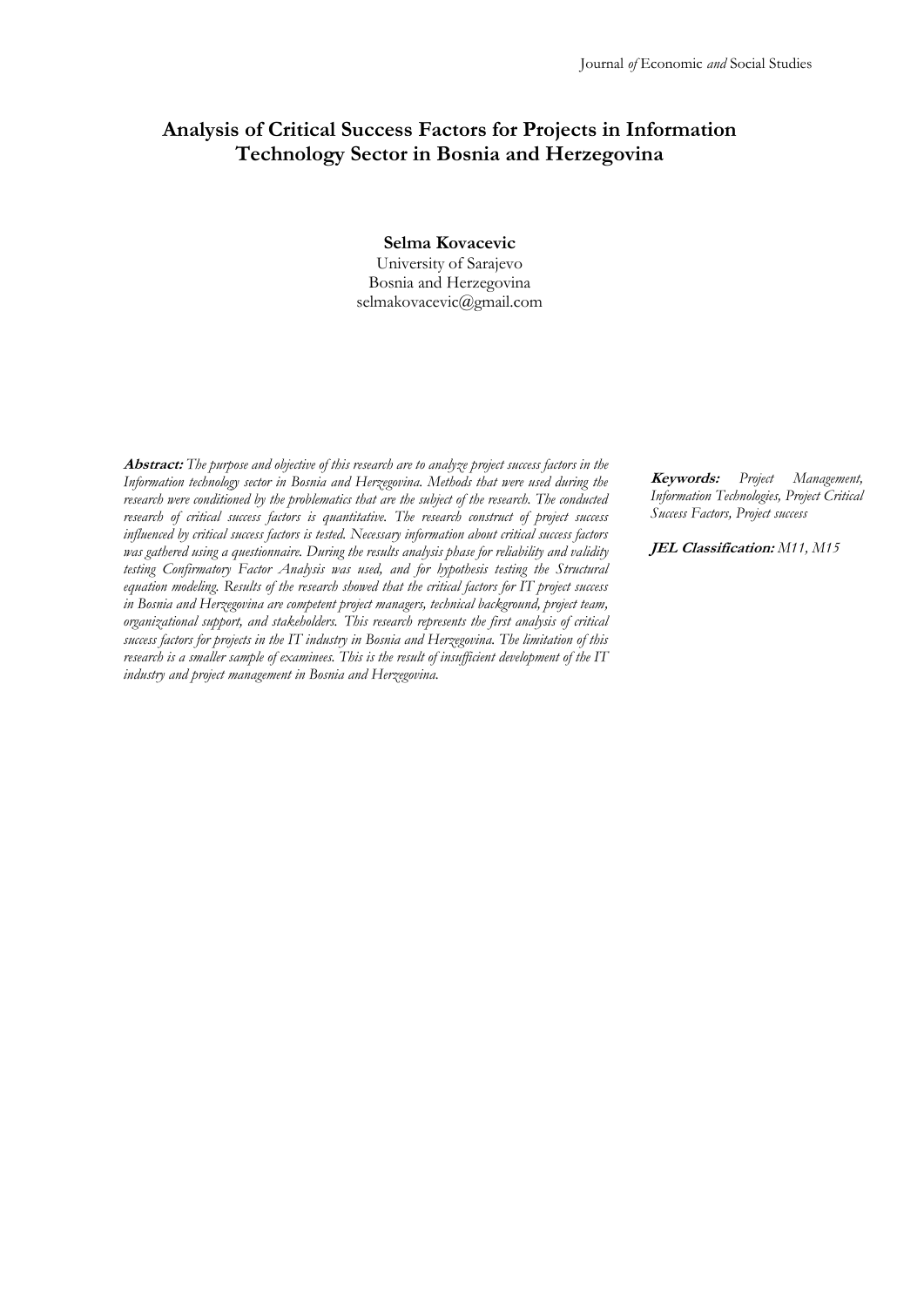## **Introduction**

In the past 50 years, project management has been recognized as an effective instrument for solving new or complex activities. Avots (1969) introduced project management as a more efficient method for solving complex situations than traditional management approaches.

The introduction of new projects to the market requires companies to implement management techniques different from those used to conduct daily business activities (Munns & Bjeirmi, 1996). Introducing project management in a company enables the creation of a strategic advantage over competing companies, especially in high-risk sectors and markets (Project Management Institute, 2013). Investment in projects, and project management, represents a large financial venture for the company. Therefore, project success is fundamental for the project manager and the company. Previous research has demonstrated that different types of projects need to be managed in different ways to ensure their success (Shenhar & Dvir, 1996; Tishler et al., 1996; Balachandra & Friar, 1997; Dvir, et al., 1998; Shenhar, 2001).

The focus of this research is analyzing the critical success factors of the project. Many studies have attempted to determine the factors necessary for project success (Might & Fischer, 1985; Pinto & Slevin, 1987; Tishler, et al., 1996; Cooke-Davies, 2002; Jugdev & Müller, 2005). Daniel (1961) was the first to recognize the importance of critical success factors for managers. A more recent definition of critical success factors was established by Turner (2007), who commented that they are elements that increase the likelihood of project success. Although many studies have been conducted, success factors, which are common to all projects, have not yet been defined. Moreover, there is little consistency when determining the full range of factors influencing project success (Pinto & Slevin, 1987; Lechler & Gemunden, 1997).

The variables observed in this research are critical factors of project success and measures of project success. The success of the project, as well as the success of the company, largely depends on the environment in which the company operates. From this aspect, this research can significantly contribute to project managers, senior management, as well as other company departments that are in charge of control and supervision.

Following the defined subject of research, the following research objectives have been formulated:

- define the theoretical background of the concept of project success;
- create a conceptual model that will test the relationship between project success measures and critical success factors;
- improve existing knowledge on critical success factors for IT projects in transition countries;
- identify a set of factors that need special attention for the project to be successful;
- explore whether the "iron triangle" should be adhered to when measuring project success;
- provide guidance to project managers and directors of IT companies, who face the problem of project success daily.

# **Literature review**

The literature review in this study was done on the principles set by Kitchenham et al. (2010), and it begins with planning the review itself, followed by research identification, article selection, data extraction, and finally data synthesis.

## 1. Planning a literature review

The protocol for systematic literature review provides that the research strategy is specified first. The literature review in this research includes the collection of articles in the field of project management, from various scientific journals (International Journal of Project Management, MIS Quarterly, Harvard Business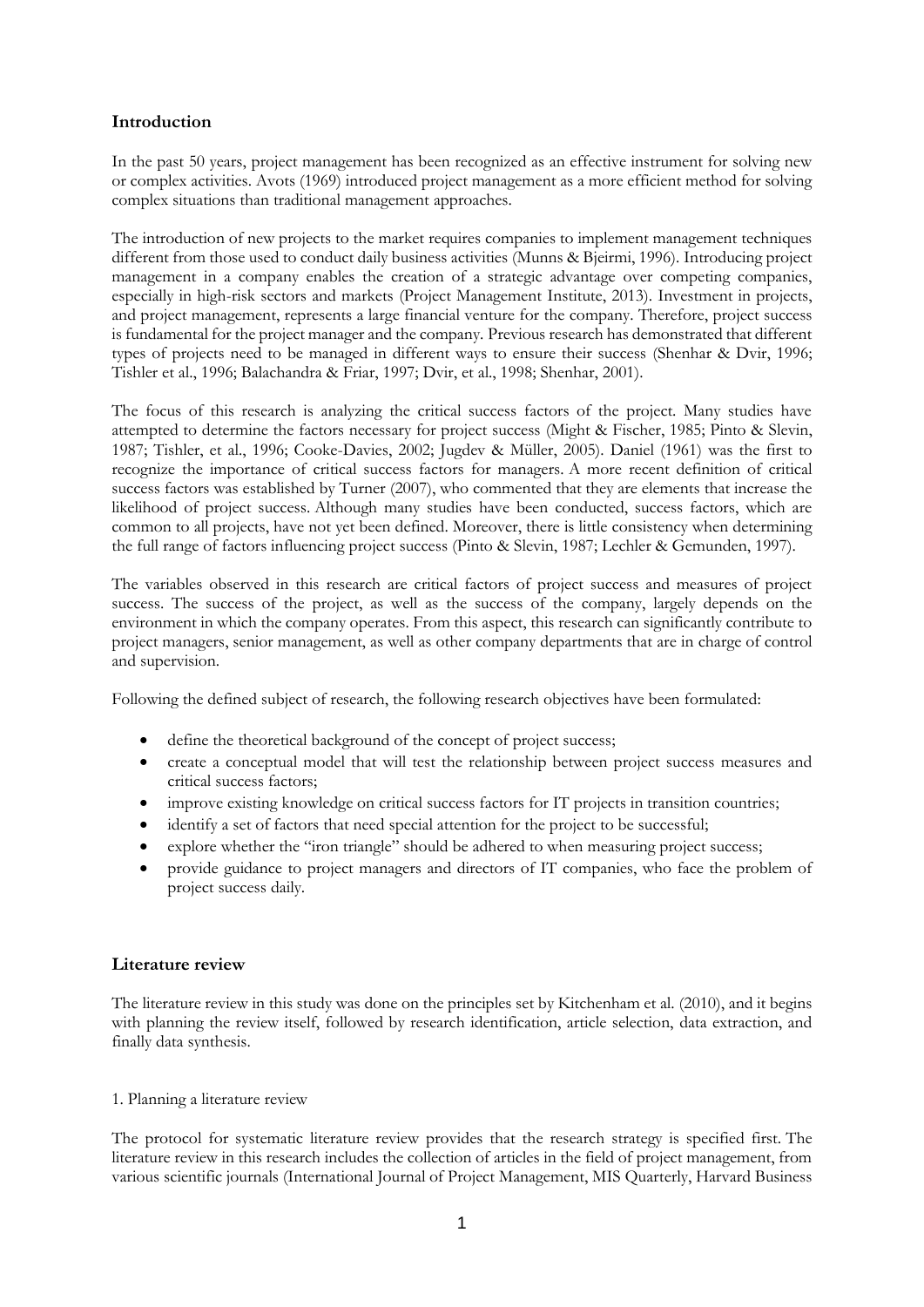Review, IEEE Software, IEEE Transactions on Engineering Management, Management Science, International Journal of Business and Management, Information and Management, Research Policy and Project Management Journal). The Google Web, Google Scholar, Directory of Open Access Journals, Web of Science, Researchgate, and J-Gate were used to search for these articles on the Internet.

#### 2. Research identification

Identifying certain terms and keywords that are related to the research topic is the first step. The keywords used in the search of scientific articles are "critical success factors", "project success", "critical success factors IT projects".

During this phase, 300 papers were identified while searching for the aforementioned keywords. The identified papers were analyzed based on titles, and in that phase, 28 papers were eliminated because they did not fully correspond to the field of research.

The remaining 272 papers were analyzed based on abstract reading, and 15 papers were eliminated because they focus exclusively on one project methodology.

The final phase of the analysis of works included 257 works, which remained after the elimination of works in the previous two phases. These papers were analyzed based on the full text, and during this phase, 22 papers were eliminated because they did not answer the previously identified research questions.

#### 3. Selection of scientific articles

Three types of articles were included in this research:

- articles describing the results of empirical research (case study),
- articles in which the authors describe critical success factors based on their experience, and
- articles in which critical success factors were discussed, but the authors did not provide a summary list of these factors.

The reading of the articles was very studious, to avoid misinterpretations. When selecting the appropriate scientific articles, out of all published articles, conferences, and journals, two methods were used. The first is to create a list based on a review of abstracts and research conclusions, and the second is to pay attention to details after reading all the articles from the first list. A list of factors was created while reading the entire article.

4. Data extraction and synthesis

From the reviewed articles, the data that contained useful information on critical project success factors, project success criteria, and information linking critical project success factors and project success criteria were extracted.

Project success includes two components: the success criteria (the measure used to determine the success or failure of a project) and project success factor (the measure used to determine the elements of a project which, if affected, increase the probability of success) (Müller and Jugdev, 2012).

## **Project success criteria**

Despite years of research, and many papers in the field of project management, there are still no universal criteria for determining project success (Ika, 2009; Pinto & Slevin, 1988; Baccarini, 1999). From the literature review, it can be seen that project success is an extremely complex subject that was perceived differently over time (Radujković, 2014; Müller & Jugdev, 2012; McLeod et al., 2012; Alderman & Ivory, 2011; Gunathilaka et al., 2013; Griffith et al., 1999; Atkinson, 1999).

The literature analysis shows that the success criteria, related to the time of project implementation, budget, and quality, are mostly mentioned in the literature as criteria necessary for the success of the project. The triangle that makes up these three criteria has been called the "iron triangle" in the literature (Barber, 2004).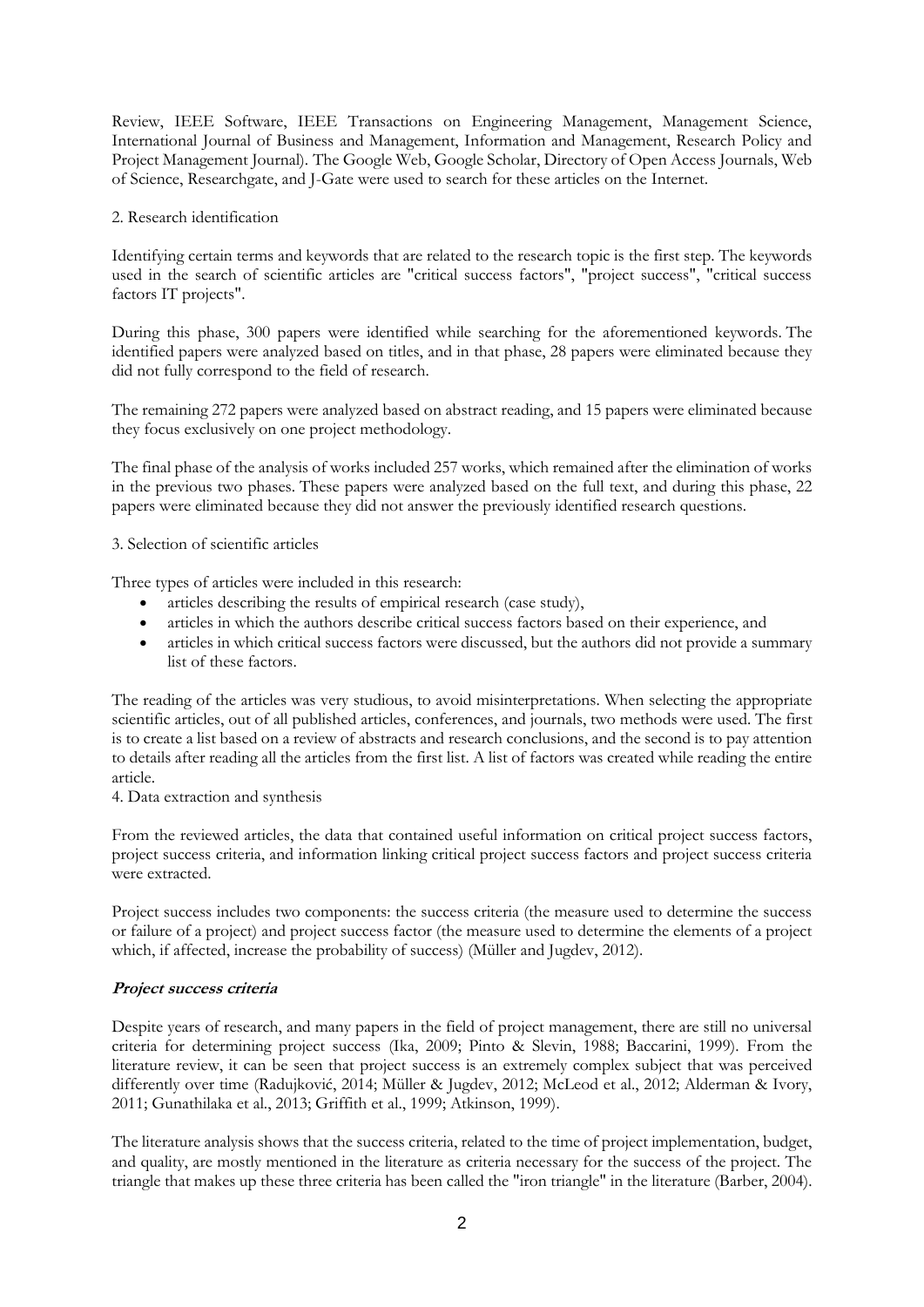The above parameters reflect the success of project management and can be measured during implementation, and at the very end of the project.

Cooke-Davies (2002) established the difference between project performance and project management performance. The success of the project means achieving all the goals of the project, while the success of the project management focuses only on achieving the criteria of the "iron triangle". This way of determining the success of a project is not precise and accurate enough, that is, it sometimes does not show the real situation (Steyn et al, 2013). This is due to situations where the project has met the requirements set for the budget and delivery time, but the customer is not satisfied with the delivered product.

The next criterion of success, which is mentioned as essential for the success of the project, is client satisfaction. This criterion is particularly prominent in research conducted in the last few years, such as research conducted by Serrador and Turner (2014), and Silva et al (2016a). The project manager, in a subjective way, determines whether the project is successful (Ika, 2009), while the company management, as a measure of project success, takes client satisfaction (Dvir et al, 2003).

The commerciality of the project, the satisfaction of the Stakeholder, the technical specification, and the requirements are the next criteria of success, which had many references. The commercial success of the project and the satisfaction of the Stakeholder are the criteria that are important for evaluation during the project implementation. The Stakeholder satisfaction criterion is also included as a scientific field of modern project management (PMI, 2013). The technical specification and requirements are stated in the sense that the satisfaction of the Stakeholder is compared with what is stated as their expectations and project objectives.

Criteria: functionality, strategic objectives, project utility, and project safety, are listed in the literature, as closely related to Stakeholder expectations and requirements, and show a new perspective on project success. These criteria are used when evaluating the success of a project after its completion.

Some research, as criteria for the success of the project, includes the satisfaction of the project team, the satisfaction of external collaborators, the perspective for further development, and the impact on the environment. What needs to be emphasized is that these criteria are viewed as extended cases of Stakeholder satisfaction, which further indicates the trend of adopting new project success criteria. Supplier efficiency and satisfaction are at the bottom of the project success criteria and are listed in only a few studies.

## **Critical project success factors**

There is a large number of critical project success factors definitions in the literature, and therefore there is no unified concept around which all researchers in the field of project management agree.

Based on the literature reviewed the authors observed different groups of critical factors of project success during their research. The most researched critical success factors of the project are management support (Cooke-Davies, 2002; Andersen et al., 2002; Caldeira and Ward, 2002; Yeo, 2002; Westerveld, 2003; Turner, 2007; Silva et al., 2016b; Yong and Mustaffa, 2017) and clear project objectives (Poon and Wagner, 2001; Andersen et al., 2002; Caldeira Ward, 2002; Yeo, 2002; Westerveld, 2003; Turner, 2007; Silva et al., 2016b; Yong and Mustaffa , 2017). Clear project objectives are presented as one of the most important factors of project success, as they represent the scope of the project, objectives, and directives to be adhered to during project implementation. Proper definition and understanding of the project and its goals, among all Stakeholders, are very important for the success of the project.

Also, management support gives special meaning to the project, and can significantly increase the chance of success of the project in its early stages.

The critical success factor of the project - communication skills (Yeo, 2002; Westerveld, 2003; Turner, 2007; Alias et al., 2014; Montequin et al., 2014; Osei-Kyei and Chan, 2015; Silva et al., 2016b; Yong and Mustaffa, 2017) and an accurate work plan (Turner, 2007; Alias et al., 2014; Montequin et al., 2014; Osei-Kyei and Chan, 2015), which is revised daily, are the following factors that have the highest number of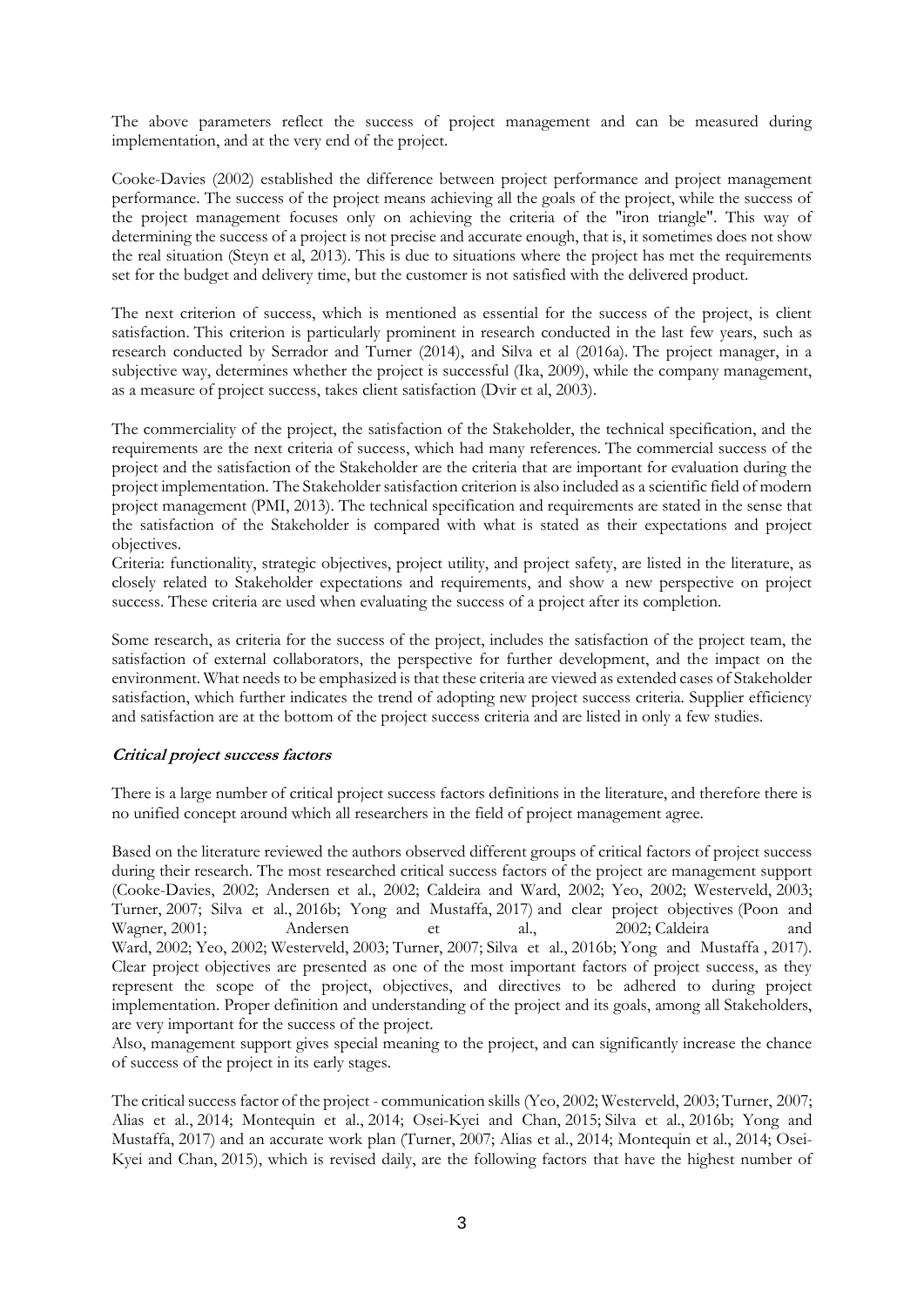references. These factors are related to the basic processes during project implementation and can play a major role in project evolution.

It is important to emphasize that the monitoring of the work plan, and its daily revision, give the project manager and each of the Stakeholders the opportunity to be informed about the progress of the project, and to react in time if they notice a potential problem. Quality internal and external communication is also one of the priorities in project implementation.

Client participation in the project (Caldeira and Ward, 2002; Yeo, 2002; Westerveld, 2003; Turner, 2007), the qualified project team (Ofori, 2013; Wai et al., 2013; Montequin et al., 2014; Silva et al., 2016b), and leadership (Alias et al., 2014; Montequin et al., 2014; Osei-Kyei and Chan, 2015), are the following factors that have a major impact on project success.

Team occupancy (Caldeira and Ward, 2002; Ofori, 2013), known technology (Caldeira and Ward, 2002; Yeo, 2002), project sponsorship (Caldeira and Ward, 2002; Yeo, 2002), accurate budget estimate (Westerveld, 2003; Turner, 2007), good performance of external collaborators (Westerveld, 2003; Turner, 2007), training (Caldeira and Ward, 2002 ), project methodology and application of previously acquired experience (Turner, 2007), are factors of project success that do not occupy a high position and are not often referenced in research.

## **The relationship between project success criteria and critical project success factors**

Analysis of the literature reveals that when researching critical success factors and their impact on project success, several authors do not consider project success criteria. When researching project success, authors who considered success criteria and critical success factors used the iron triangle (budget, schedule, and scope) as the success criteria. The iron triangle was either employed alone or expanded using additional criteria for project success.

Bellasi and Tukel (1996) aimed to define the effect of critical success factors on project performance. Before analyzing individual factors, they determined the group to which the factors belonged and subsequently combined the effects of these factors upon project success. They employed the iron triangle to measure project success. During their research, Bellas and Tukel asked project managers to identify the critical factors that influenced successful project completion. To examine the obtained results, they used descriptive statistics and multivariate analysis. Project success factors were ranked based on the frequency of repetition. The results indicated that regardless of the observed project success measure, factors related to organizational and technical aspects of project management were dominant for having a successful project. The research also demonstrated that company-related factors were fundamental for project success, while factors related to project managers' performance were found to be irrelevant.

Cooke-Davies (2002) addressed the following research questions:

- What factors are important to the success of project management?
- What factors are important for the success of a project?
- What factors lead to projects always being successful?

Unlike Bella and Tukel, Cooke-Davies did not use specific criteria as a measure of project success but took a subjective view of the project manager, which was presented as a limitation of the research. Analyzing projects and interviewing project managers, resulted in defining twelve project success factors that had been implemented in large multinational or national companies. The research demonstrated that of the twelve factors, only three were crucial for project success, while the remainder focused on successful project management. The following factors were identified as important for project success: risk management, accurate daily planning and revision, and learning from previous experience.

White and Fortune (2002) published research employing the same method as Bellasi and Tukel (1996), the iron triangle, to measure project success. The research aim was to explore the experiences of individuals actively involved in project management. In addition, the following objectives were included in the research:

• to identify a common criterion for defining project success; and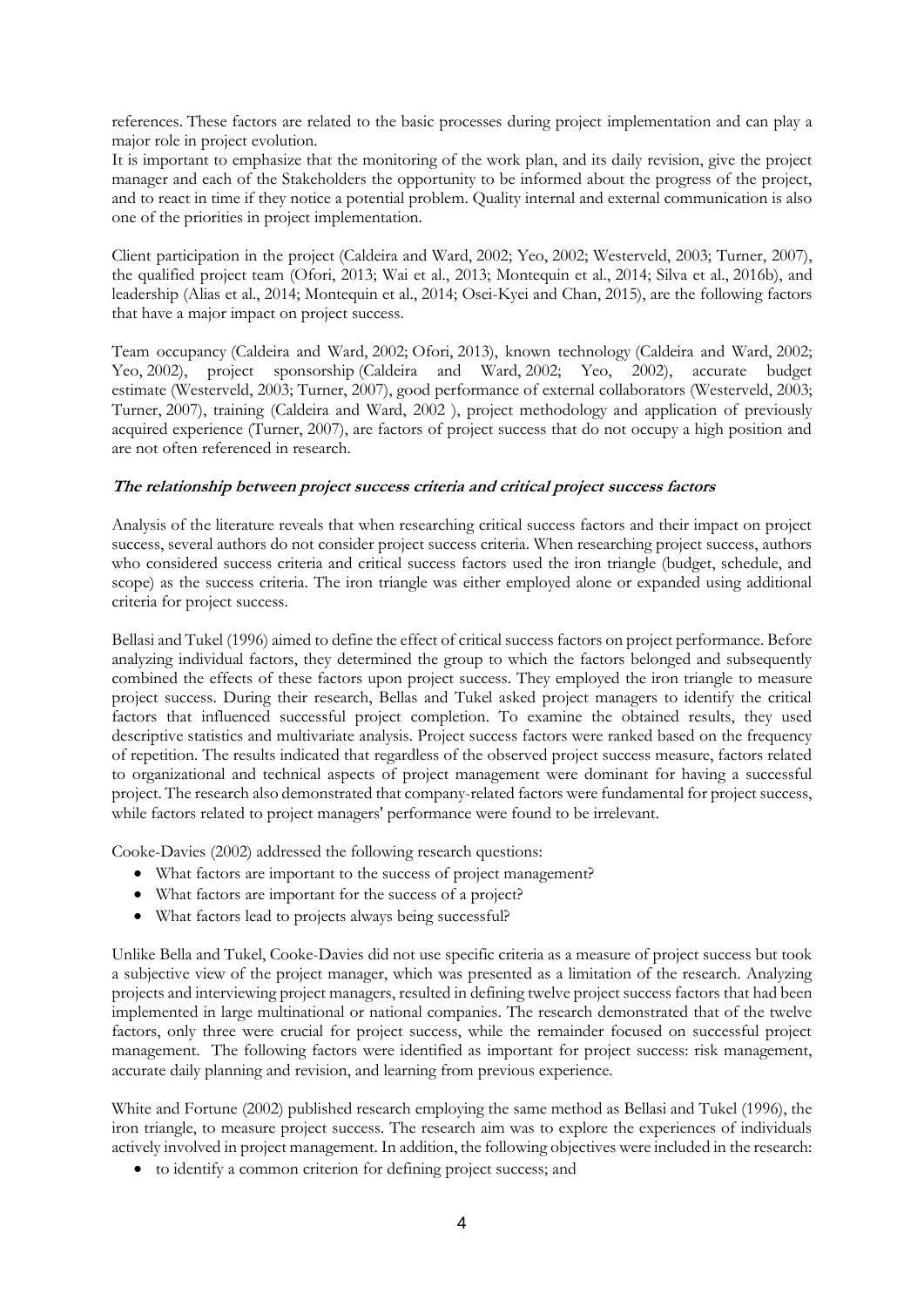• to establish a list of critical success factors for the project.

The results revealed that clear project objectives and accurate budget assessment were factors critical to project success. This finding is in line with project success measures. Additional key factors included management support, a qualified team, and communication skills.

Westerveld (2003) sought to link project success criteria and critical success factors into one coherent model. Like Bella and Tukel, and White and Fortune, he used the iron triangle as criteria for project success and identified two additional criteria during the research: customer satisfaction and stakeholder satisfaction. Westerveld presented a model that used a case study approach to test the relationship between project success criteria and critical project success factors. The results indicated that the critical factors for project success were related to the following project success criteria: leadership, a qualified team, stakeholders, and project risk. Improving these critical factors increased project functionality and success within a company.

Crawford et al. (2005) examined trends in project management explored by previous researchers. Their research used keyword analysis and covered a period of 10 years, from 1994 to 2003. The results revealed developing trends in project management and identified the critical success factors influencing project success. The research demonstrated a decreasing focus on interpersonal skills and quality management and increasing focus on project evaluation and improvement project implementation. A synthesis of the results revealed the importance of continually managing resources (such as time and costs) and risk.

Fortune and White (2006) revised previously identified critical success factors by analyzing the results of 63 studies and created a list of critical project success, basing the results of repetition frequency. They concluded that there was an overlap between groups of factors, whereas the list of individual critical success factors differed greatly. The following three factors were most frequently discussed in the literature: the importance of management support, clear goals, and an effective project plan.

Ofori (2013) analyzed the critical success factors previously identified as most important for project success. The researcher focused on critical success factors identified by analyzing the literature and cross-tabulation and aimed to explain the relationships between the critical success factors. Although Ofori did not specify the criteria used for measuring project success in the research, several participants referred to the iron triangle criteria, which is in line with research conducted by Bellasi and Tukel (1996).

Analyzing the research conducted so far, it may be observed that qualitative research did not consider project success criteria. In quantitative research, however, authors set measurable determiners of project success and specified the criteria influencing project success. This observation is indicative of the need to employ quantitative research methods in this study to examine the impact of critical success factors on project outcomes using specified, measurable criteria.

# **Methodology**

The study population comprised project managers employed in IT companies located in Bosnia and Herzegovina. Project managers were chosen as the research focus because, due to insufficient development in the IT industry and project management as a discipline, the results of previous research cannot be applied to everyday practice within an observed business environment. Furthermore, in the Bosnian and Herzegovinian IT sectors, all projects are undertaken for foreign markets, which further distinguishes this study from previous research.

In this study, all questions were answered only by project managers since team members lacked sufficient insight into project success factors. Focus groups included project managers with work experience ranging from 3 to 15 years. The sample consisted of 110 project managers employed in IT companies with 50+ employees in major cities in Bosnia and Herzegovina (Sarajevo, Mostar, Tuzla, Zenica, and Bihac).

Although the original aim was for project managers to complete separate questionnaires for each project, in line with the definition of a medium-sized project in the IT industry in Bosnia and Herzegovina, this method was avoided to prevent data heterogeneity.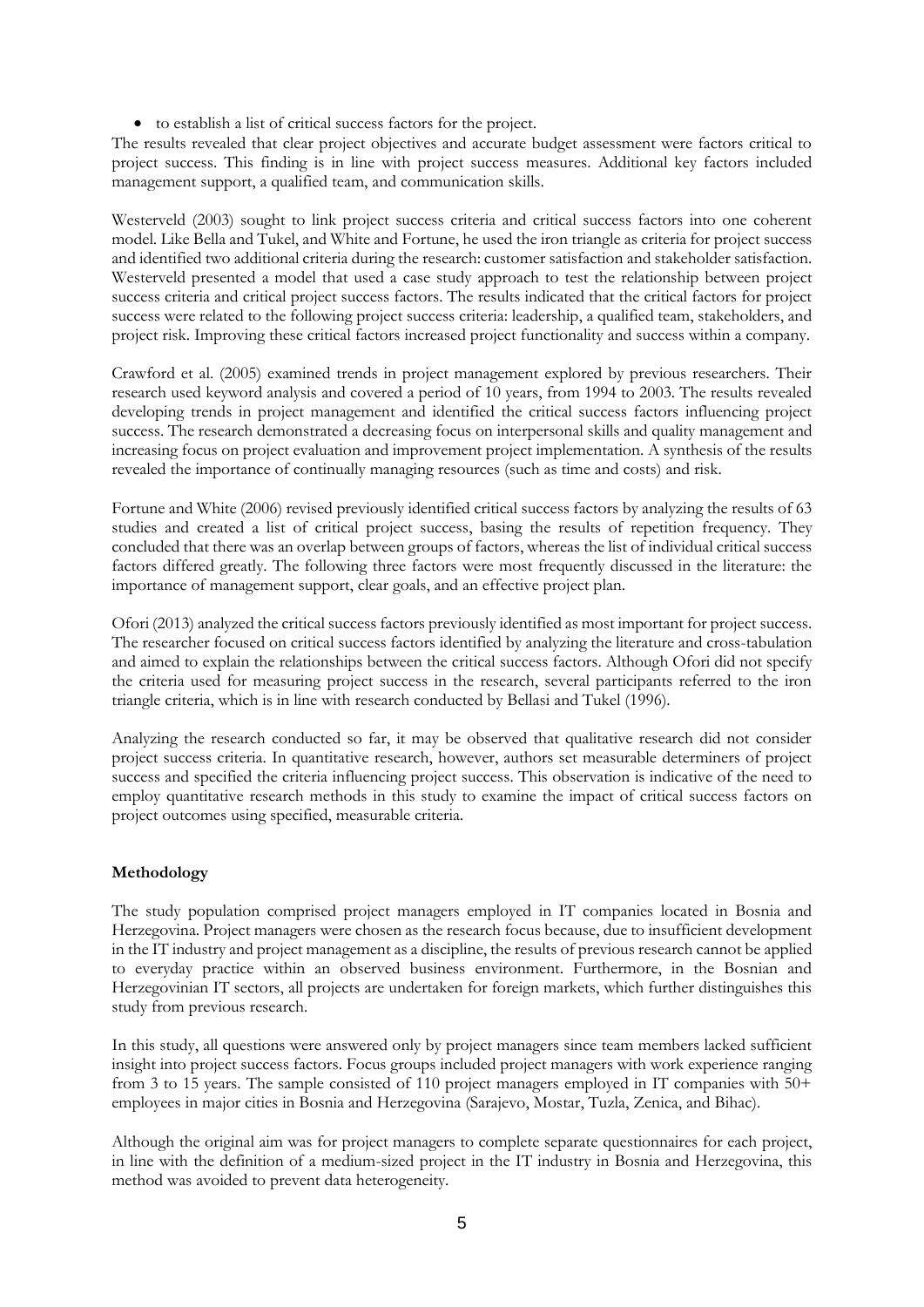The classification of a medium-sized project was taken from research conducted by Du Randt et al. (2014). The managed projects were evaluated based on six characteristics with a maximum of 100 points. Those projects rated between 40 and 60 points were identified as medium-sized projects.

The research was conducted using a questionnaire which was taken from Du Randt et al. (2014) research and contained sets of questions divided into 3 categories and 21 subcategories. The first category included demographic data, the second category related to critical success factors, and the third category was dedicated to perceptions of success and measuring project success.

A Likert scale with five divisions was used in the second and third categories. To avoid participant bias when answering the questionnaire, questions were focused on specific projects managed by the participants. The projects were managed between 2016 and 2018.

During this research, project success will be measured by the criteria suggested by Tishler (1996). He stated that the success of the project is viewed from three points of view:

- client's the project met the functional and technical specifications,
- operational the project met the projected budget, and
- business the project met the anticipated time frame.

The aforementioned project success measures have been used, and validated in later research, as criteria for project success (Belassi and Tukel, 1996; White and Fortune, 2002; Westerveld, 2003; Ofori, 2013).

Based on the critical success factors of the project, and the project success criteria, a conceptual framework was created, shown in the following figure, which will be used during the research:

## **Figure 1. Research Conceptual framework**



The research, conducted on a conceptual framework, relies on the aforementioned theories that a competent project manager, application of project methodologies, technical background, project team, project complexity, project presentation, organizational support, and Stakeholders, affect project success which is measured by the "iron triangle" criterion (Belassi and Tukel, 1996; White and Fortune, 2002; Westerveld, 2003; Ofori, 2013).

# **Hypothesis formulation**

Considering the previous research and the set conceptual framework, the following research questions and hypotheses were formed.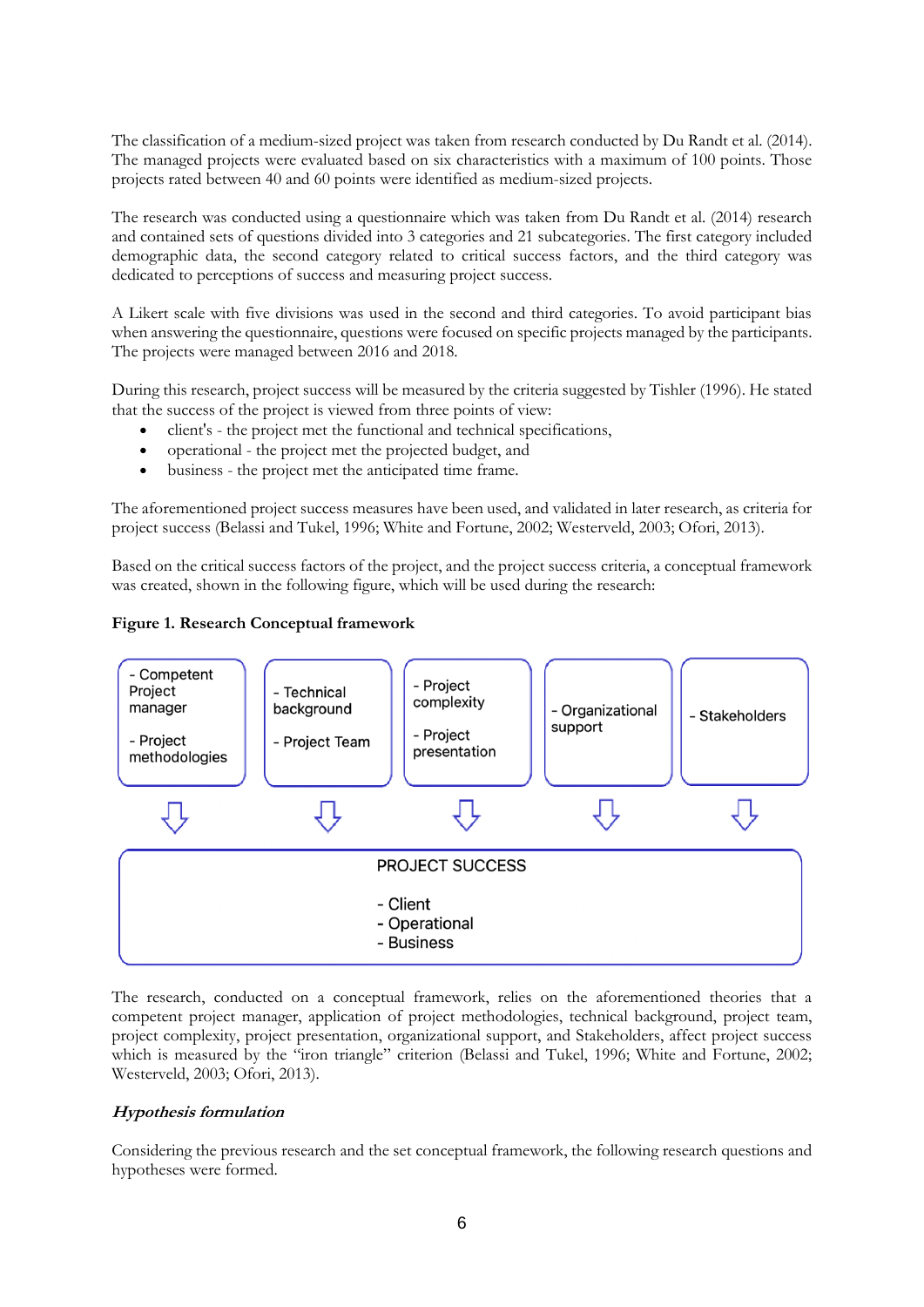Q1: The first research question relates to the competence of a project manager - that is, whether, and to what extent, a competent project manager influences the success of medium-sized and complex projects in the IT industry in Bosnia and Herzegovina. The factor "competent project manager" in this research includes leadership skills, communication skills, and application of previously acquired experience. Jiang, Klein & Margulis (1998) stated that the project manager is the most important factor for the successful realization of a project. Subsequent research has confirmed their claim that the project manager is one of the basic factors contributing to the success of a project (Turner & Müller, 2005; Krahn & Hartment, 2006; Jha & Iyer, 2007). Based on the formulation of the research question, and the results of previous research, the following hypothesis is set:

• H1: Competent project manager influences project success

Q2: The second research question relates to the application of project methodologies in project implementation - that is, whether and to what extent project methodologies affect the success of mediumsized and complex projects in the IT industry in Bosnia and Herzegovina. The application of project methodologies implies that an accurate work plan has been created and that based on previous experience with project methodologies, the right choice of project methodology has been made. In their 2016 study, Joslin & Müller confirmed that project methodology is essential to project success, which was consistent with previous research (Belassi & Tukel, 1996; Zwikael & Unger-Aviram, 2010). Based on the formulation of the research question, and previous research, the following hypothesis is set:

• H2: The application of project methodologies affects the success of the project

Q3: The third research question relates to the technical background of the team, that is, whether the team is sufficiently qualified, as well as whether the team has enough members. The research attempts to determine whether the aforementioned team characteristics affect the success of medium-sized and complex projects in the IT industry in Bosnia and Herzegovina. The experience of team members and their technical background is related to project performance (Bandura, 1986; Barrick et al., 1998), and can influence project success. To improve project success, companies can start assigning more experienced team members to projects, that is, team members who have more knowledge in the field of the project (Pinto and Slevin, 1987, a; Pinto and Covin, 1989). Project teams with a larger technical background can solve operational and technical problems more quickly, which increases the speed of project implementation and its success (Clark & Fujimoto, 1991; Atuahene-Gima, 2003). Based on the formulation of the research question, and previous results, the following hypothesis is set:

• H3: The technical background affects the success of the project

Q4: The fourth research question relates to the project team, ie whether team occupancy affects the success of medium-sized and complex projects in the IT industry in Bosnia and Herzegovina. Banister-Hazama, Moreci, and England stated in their research in 2012 that the larger the number of team members, the greater the possibility of an error on the project. In the same research, they stated that it is important that every role in the team is filled, and that every member of the team takes responsibility for the success of the project. Alexandrova and Ivanova-Stankova (2013) in their research confirmed the assumption given by Turner in 2007 that the personal goals and characteristics of each team member should be considered a vital component, not only of the overall organizational culture but also one of the essential factors of a successful project team, which is key to the success of the project. Based on the formulation of the research question, and previous research, the following hypothesis is set:

• H4: The project team influences the success of the project

Q5: The fifth research question relates to the complexity of the project, ie whether the known technology and clear project objectives affect the success of medium-sized and complex projects in the IT industry in Bosnia and Herzegovina. Banister-Hazama, Moreci, and England (2012) stated in their study that as the complexity of a project increases, so does the number of interactions within work teams. As the interaction increases, so do the risk of project failure, as the success of the project is affected by several factors. Silva et al. (2016b) conducted a study of critical project success factors by analyzing previous research and concluded that one of the factors influencing project success and - clearly defined project objectives and that it is one of the factors that can be influenced within the company. Young and Mustaffa (2017) also confirmed the importance of clearly defined project objectives. They state that one of the most important factors for project success is understanding the project, which means that the goals, priorities, client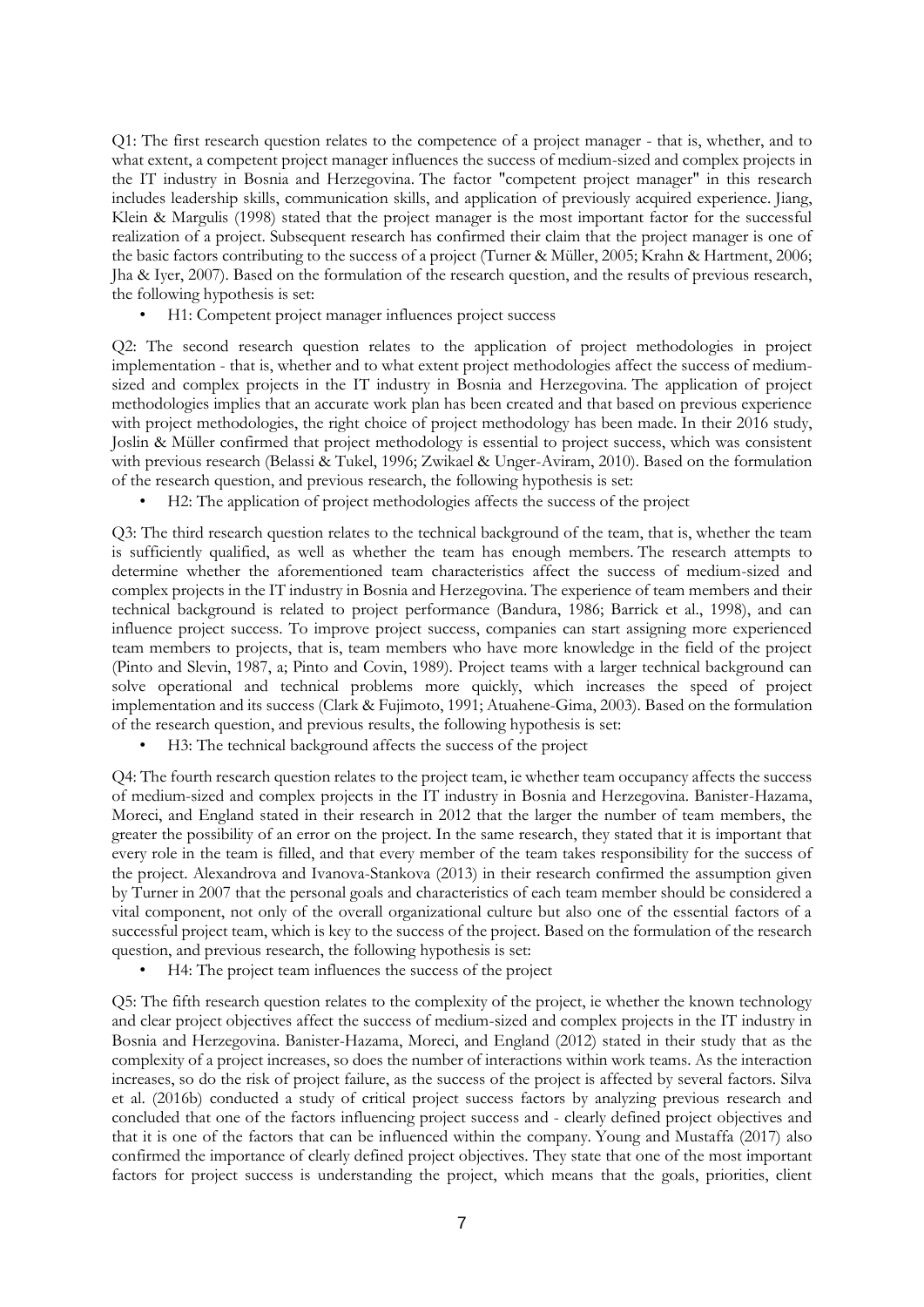requirements, and interests of all Stakeholders are clearly defined, but also that the project plan is clear. Based on the formulation of the research question, and previous research, the following hypothesis is set:

• H5: Project complexity affects project success

Q6: The sixth research question concerns the presentation of the project, ie whether the correctly estimated project and its budget, affect the success of medium-sized and complex projects in the IT industry in Bosnia and Herzegovina. Accurate budget estimation is one of the critical success factors identified very early in research (Baker et al., 1983; Cleland and King, 1983; Morris and Hough, 1987). Turner (2007) cites accurate project budget estimation as one of the key factors of project success and presents budget estimation as one of the most important strategies for achieving the projected project objectives. Wurtemberg et al. (2011) in their research state that budget assessment can affect project success, in the sense that if an accurate assessment is not made and appropriate expectations are not set at the beginning, then the client and management may consider the project unsuccessful if it does not meet the assessment. Based on the formulation of the research question, and previous research, the following hypothesis is set:

• H6: Project presentation affects project success

Q7: The seventh research question refers to organizational support, ie whether management support, wellorganized organizational structure, involvement of the main investor, and enabled training in the project area and technology, affect the success of medium and complex projects in the IT industry in Bosnia and Herzegovina. A review of the literature has shown that the success factor "management support" is the most mentioned in all research, and there is a consensus among scientists who have done previous research (some of them are: Taylor, 2000; Thite, 2000; Poon and Wagner, 2001; Cooke-Davies, 2002; Andersen et al., 2002; Caldeira and Ward, 2002; Yeo, 2002; Westerveld, 2003; Turner, 2007; Silva et al., 2016b; Yong and Mustaffa, 2017). Based on the formulation of the research question, and previous research, the following hypothesis is set:

• H7: Organizational support affects the success of the project

Q8: The eighth research question refers to stakeholders' participation in project implementation, ie whether client involvement and good performance of external collaborators affect the success of medium-sized and complex projects in the IT industry in Bosnia and Herzegovina. The influence of Stakeholders on project success is one of the most discussed factors in the literature. The influence of Stakeholders on project success has been recognized as an essential factor for project success even in the earliest research on critical project success factors (Baker, Murphy & Fisher, 1983; Kerzner, 1998). The importance of Stakeholders for the success of the project was also confirmed in later research (Caldeira and Ward, 2002; Yeo, 2002; Westerveld, 2003; Turner, 2007). Based on the formulation of the research question, and previous research, the following hypothesis is set:

H8: Stakeholders affect the success of a project

Although the number of research participants was relatively small (110 project managers), the results were analyzed using structural equation modeling (SEM). The small number of respondents was due to underdeveloped project management in Bosnia and Herzegovina, resulting in a small number of project managers within IT companies. Wolf et al. (2013) demonstrated that SEM can be used to analyze results in samples ranging from 30 (simple CFA with four indicators and a load of 0.80) to 450 cases (mediation models). The number of cases analyzed in this study was consistent with the results obtained by Wolf et al. (2013).

The data were analyzed using statistical software such as SPSS and Amos. These programs are commonly used in statistical research in the field of project management. Confirmatory factor analysis (CFA) was used to test reliability and validity.

## **Results**

After checking the measurement scale's reliability, a CFA model was created. The model presented in the following figure, Figure 2, is a measurement model and reveals the analysis path, regression coefficient, and covariance values between latent variables.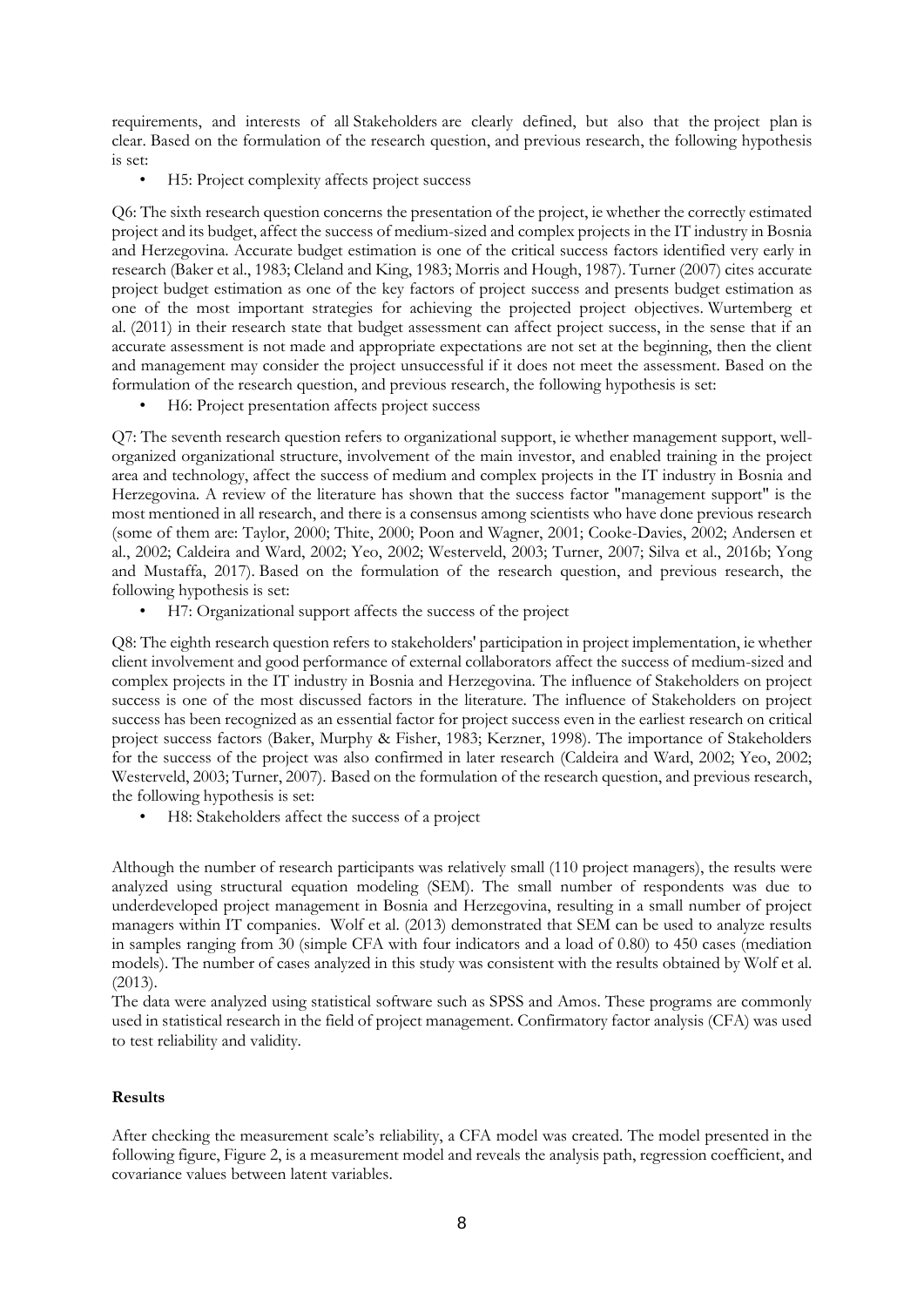**Figure 2. Measurement model for CFA**



## **Validation of CFA model**

To check the validity of the defined CFA model, values for the convergent and discriminant validity of the model were calculated. The correlation and statistical significance between latent variables (factors) are shown in the following table. The conditions for the model to be valid are:

- beta values greater than 0.5, and
- derived variance average (AVE) values greater than 0.5.

AVE values greater than 0.5 indicate good convergent validity, as they suggest that the latent construct explains 50% or more of the variance of the associated manifest variables. The discriminant validity of a latent construct is proven if the square roots of the AVE of an individual latent construct are greater than the value of its correlation with other latent constructs in the measurement model (Agić, 2018).

The following table, Table 1, and calculations of correlations and statistical significance between latent constructs show that the results of the analysis are valid.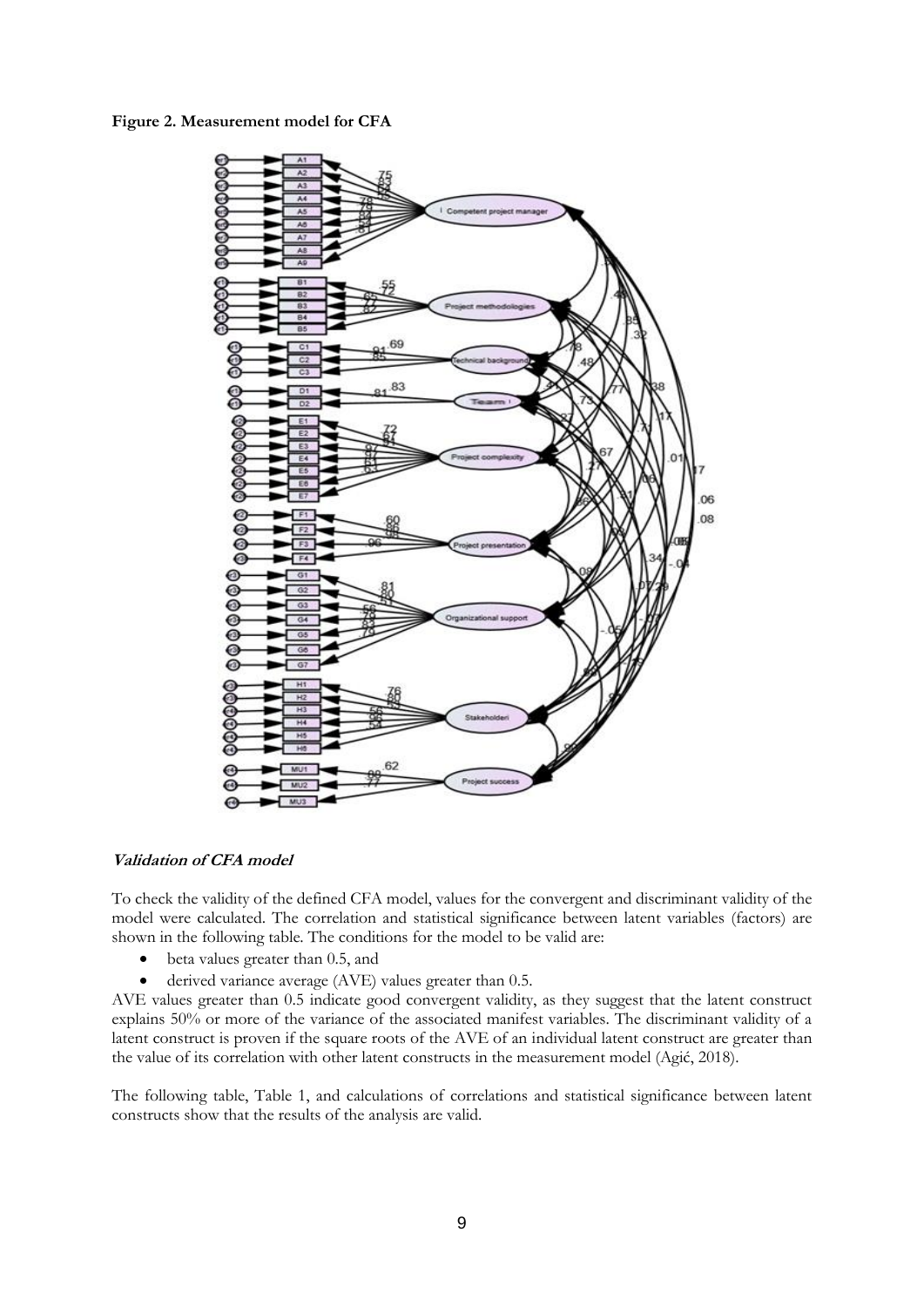## Table 1. Model validity calculation

|                           | AVE   | Project | Competent | Project       | Technical  | Project      | Project    | Organizational | Stakeholders | Team  |
|---------------------------|-------|---------|-----------|---------------|------------|--------------|------------|----------------|--------------|-------|
|                           |       | Success | <b>PM</b> | Methodologies | Background | Presentation | Complexity | Support        |              |       |
| <b>Project Success</b>    | 0.538 | 0.733   |           |               |            |              |            |                |              |       |
| Competent PM              | 0.503 | 0.572   | 0.709     |               |            |              |            |                |              |       |
| Project<br>Methodologies  | 0.676 | 0.481   | 0.407     | 0.822         |            |              |            |                |              |       |
| Technical<br>Background   | 0.674 | 0.653   | 0.478     | 0.403         | 0.821      |              |            |                |              |       |
| Project<br>Presentation   | 0.633 | 0.318   | 0.356     | 0.727         | 0.274      | 0.796        |            |                |              |       |
| Project<br>Complexity     | 0.742 | 0.384   | 0.315     | 0.673         | 0.273      | 0.768        | 0.861      |                |              |       |
| Organizational<br>Support | 0.546 | 0.165   | 0.015     | 0.062         | 0.312      | 0.025        | $-0.078$   | 0.739          |              |       |
| Stakeholders              | 0.504 | 0.171   | 0.084     | 0.056         | 0.345      | 0.067        | $-0.050$   | 0.625          | 0.710        |       |
| Team                      | 0.585 | 0.065   | $-0.092$  | $-0.036$      | 0.292      | $-0.072$     | $-0.191$   | 0.642          | 0.567        | 0.765 |

#### **Calculation of GoF for CFA model**

After determining the validity of the CFA model, it was necessary to verify the model's representativeness by calculating the Goodness of Fit (GoF). The following GoF indices were observed:

- X2 / df is an index of freedom levels. This index is used to compare the observed covariance matrix with an estimated covariant matrix, assuming that the tested model is correct.
- The comparative fit index (CFI) represents a relative improvement in a hypothetical model's adequacy.
- The root means a square error of approximation (RMSEA) is an index representing the root of the mean value of the square of the approximation error, which estimates the difference between the observed and estimated covariant matrix of the population.

The GoF index values for the CFA model are presented in Table 2.

| Fit index    | Recommended value                                                                                                       | Hypothetical model |  |  |
|--------------|-------------------------------------------------------------------------------------------------------------------------|--------------------|--|--|
| $X^2/df$     | Less than 3                                                                                                             | 2.511              |  |  |
| <b>CFI</b>   | 0 (does not match) and 1 (matches)                                                                                      | 0.934              |  |  |
| <b>RMSEA</b> | $< 0.05$ - fits very well<br>$0.05 - 0.08$ - fits pretty well<br>$0.08 - 0.10$ - corresponds<br>$> 0.10$ does not match | 0.076              |  |  |

Table 2. GoF index value for CFA model

Based on the measurement model presented earlier, the structural model is specified in the following figure, Figure 3.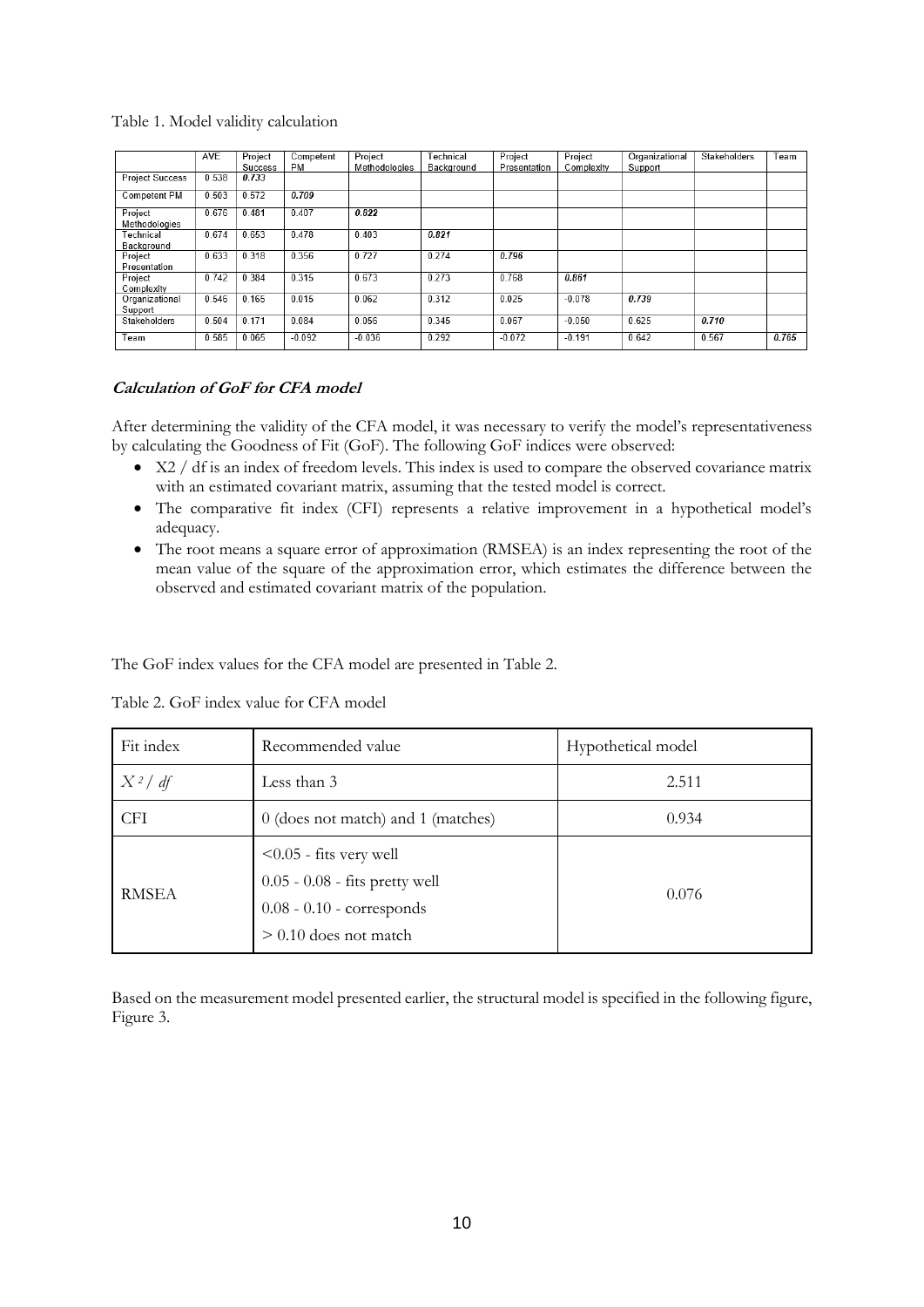

**Figure 3. Representation of the structural model**

**Calculation of GoF for SEM model**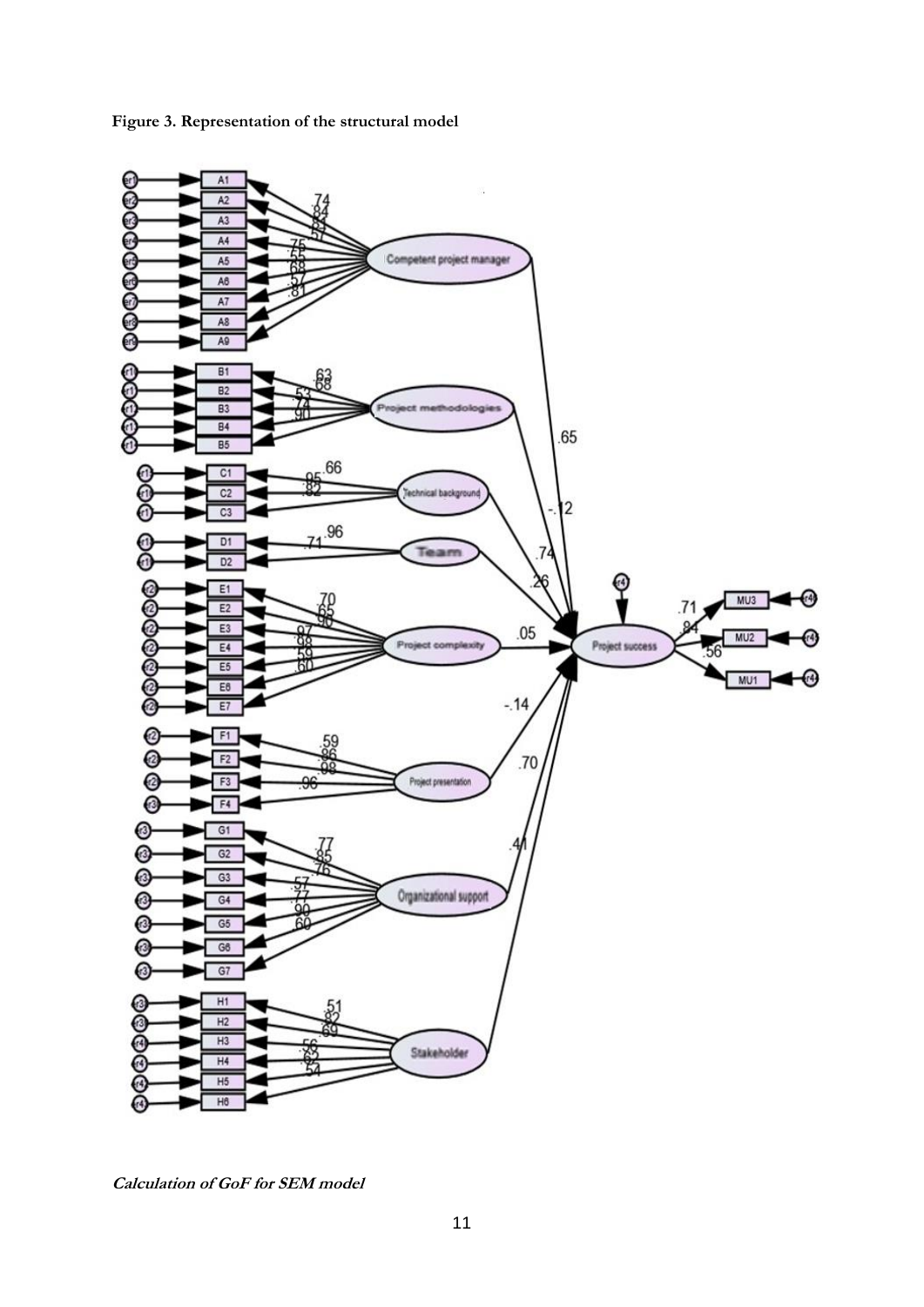The GoF index values for the structural model are presented in Table 3.

| Fit index    | Recommended value                                                                                                     | Hypothetical model |  |  |
|--------------|-----------------------------------------------------------------------------------------------------------------------|--------------------|--|--|
| $X^2/df$     | Less than 3                                                                                                           | 2.628              |  |  |
| <b>CFI</b>   | 0 (does not match) and 1 (matches)                                                                                    | 0.914              |  |  |
| <b>RMSEA</b> | $< 0.05$ - fits very well<br>0.05 - 0.08 - fits pretty well<br>$0.08 - 0.10$ - corresponds<br>$> 0.10$ does not match | 0.072              |  |  |

Table 3. GoF index value for structural model

Based on the values shown in Table 3, it can be concluded that the observed model is representative.

The results of the hypothesis testing are shown in the following table, Table 4. The columns in the table represent the standardized beta coefficient, the non-standardized expected value (Estimate), standard error (SE), critical ratio (CR), and statistical significance in the form of the p-value (p-value). For p values that are less than 0.05 the hypothesis is rejected, and for values that are greater than or equal to 0.05, the hypothesis is accepted. Hypothesis H6 is not supported because  $p = 0.09$  is at the significance limit, while in cases when  $p > 0.09$  the hypotheses are rejected.

Table 4. Results of hypothesis testing

| Hyp.           | Relation                                             | B       | Estimate | S.E. | C.R.     | P           | Result    |
|----------------|------------------------------------------------------|---------|----------|------|----------|-------------|-----------|
| H1             | ProjectSuccess $\leftarrow$<br>CompetentPM           | .653    | .706     | .159 | 4.438    | $\leq .001$ | Supported |
| H2             | ProjectSuccess $\leftarrow$<br>ProjectMethodologies  | $-.118$ | $-.087$  | .063 | $-1.372$ | .170        | Rejected  |
| H3             | ProjectSuccess $\leftarrow$<br>TechnicalBackground   | .742    | .836     | .250 | 3.347    | $\leq .001$ | Supported |
| H4             | $ProjectSuccess \leftarrow Team$                     | .257    | .283     | .100 | 2.833    | .005        | Supported |
| H <sub>5</sub> | ProjectSuccess ←<br>ProjectComplexity                | .048    | .056     | .094 | .597     | .550        | Rejected  |
| H <sub>6</sub> | ProjectSuccess $\leftarrow$<br>ProjectPresentation   | $-136$  | $-.111$  | .066 | $-1.678$ | .093        | Rejected  |
| H7             | ProjectSuccess $\leftarrow$<br>OrganizationalSupport | .702    | 1.215    | .361 | 3.364    | < 0.01      | Supported |
| H <sub>8</sub> | ProjectSuccess ← Stakeholder                         | .414    | .452     | .137 | 3.310    | < .001      | Supported |

Analysis of result shows that hypotheses H1, H3, H4, H7, and H8 are supported by this research, whereas hypotheses H2, H5, and H6 are rejected.

Confirmation of hypothesis H1 (i.e., a competent project manager influences project success) supports previous research. Jiang, Klein, and Margulis (1998) observed that the project manager is the most important factor for successful project realization. Subsequent research has confirmed that the project manager is among the basic factors contributing to project success (Turner & Müller, 2005; Krahn & Hartment, 2006; Jha & Iyer, 2007). Team members' experience and technical background are related to project performance during implementation (Bandura, 1986; Barrick et al., 1998) and can influence project success. To improve success, companies can assign more experienced team members (i.e., team members with greater knowledge in the project field) to particular projects (Pinto and Slevin, 1987a; Pinto and Covin, 1989). Project teams with a technical background can solve operational and technical problems more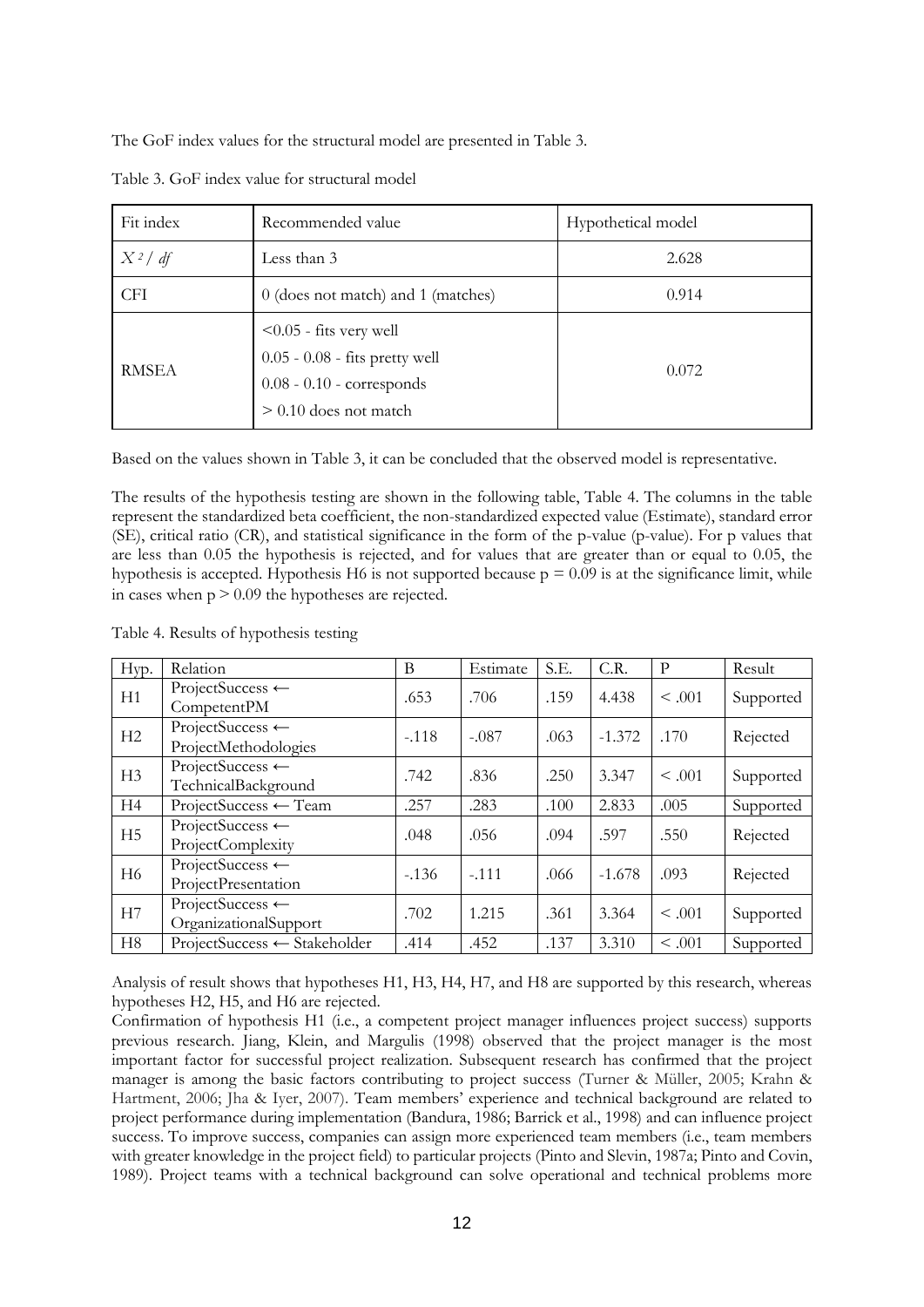efficiently, increasing the speed of implementation and project success (Clark & Fujimoto, 1991; Atuahene-Gima, 2003). Based on the results of the aforementioned research, the confirmation of hypothesis H3 (technical background affects project success) is in line with previous research findings. This study also confirmed hypothesis H4 (the project team influences project success). Alexandrova and Ivanova-Stankova (2013) argue that the personal goals and characteristics of each team member should be considered as vital components, not only of organizational culture but also of successful project teams. The confirmation of hypothesis H7 (organizational support affects project success) is in line with previous research. As stated in the theoretical framework, based on the literature review, the management support factor is most widely discussed in previous research, and authors agree regarding its contribution to project success (Taylor, 2000; Thite, 2000; Poon and Wagner, 2001; Cooke-Davies, 2002; Andersen et al., 2002; Caldeira and Ward, 2002; Yeo, 2002; Westerveld, 2003; Turner, 2004; Silva et al., 2016b; Yong and Mustaffa, 2017). Stakeholder influence upon project success is also widely discussed in the literature. The confirmation of hypothesis H8 (stakeholders affect project success) is consistent with the results of the earliest research (Baker, Murphy & Fisher, 1983; Kerzner, 1998). The importance of stakeholders for project success was also recognized in later research by Caldeira and Ward (2002), Yeo (2002), Westerveld (2003), and Turner (2007).

This study's rejection of hypothesis H2 (the application of project methodologies affects project success) is consistent with the results of previous research, which demonstrated that effective implementation of the project methodology did not guarantee project success (White & Fortune, 2002; Davies & Hobday, 2005). Emam and Koru (2008) demonstrated that there was no connection between project complexity and project success, which is in line with the results of this research and confirms the rejection of hypothesis H5 (the complexity of the project affects project success). Project presentation considers whether the project was completed within the planned budget, and hypothesis H6 predicts that this factor significantly affects project success. In the Bosnian and Herzegovinian IT industries, most projects are agile and based on time and material models. The time and material model represent projects for which the budget is not predetermined; instead, the client pays for the number of hours the developer spends on project implementation. In such models, project success is not affected by whether or not the project is completed within the planned budget. Therefore, the rejection of hypothesis H6 (presentation affects project success) is expected and consistent with previous research (PMBOK, 2013; Gray & Larson, 2014).

## **Conclusion**

This research presented critical success factors of a project for medium-sized projects in the IT industry in Bosnia and Herzegovina. Each of the elements of the research offered indicative conclusions and opened additional questions and pointed out the still insufficiently researched area of project management. The analysis of the research results answered all the questions that were defined at the very beginning of the research.

The results showed that, out of the critical success factors which were defined by previous research, the following factors have the greatest impact on the success of medium-sized projects in the IT industry in Bosnia and Herzegovina:

- technical background of the team.
- competent project manager,
- Stakeholders,
- organizational support, and
- project team.

The factors listed in previous research, for which the results showed that they have no impact on the success of the project in the observed environment, are:

- project methodologies,
- project complexity, and
- project presentation.

The practical implication of this research is the possibility of applying the obtained results in the daily work of project managers in Bosnia and Herzegovina. Given that the research identified critical success factors for medium-sized projects in the IT industry in Bosnia and Herzegovina, it provides project managers, but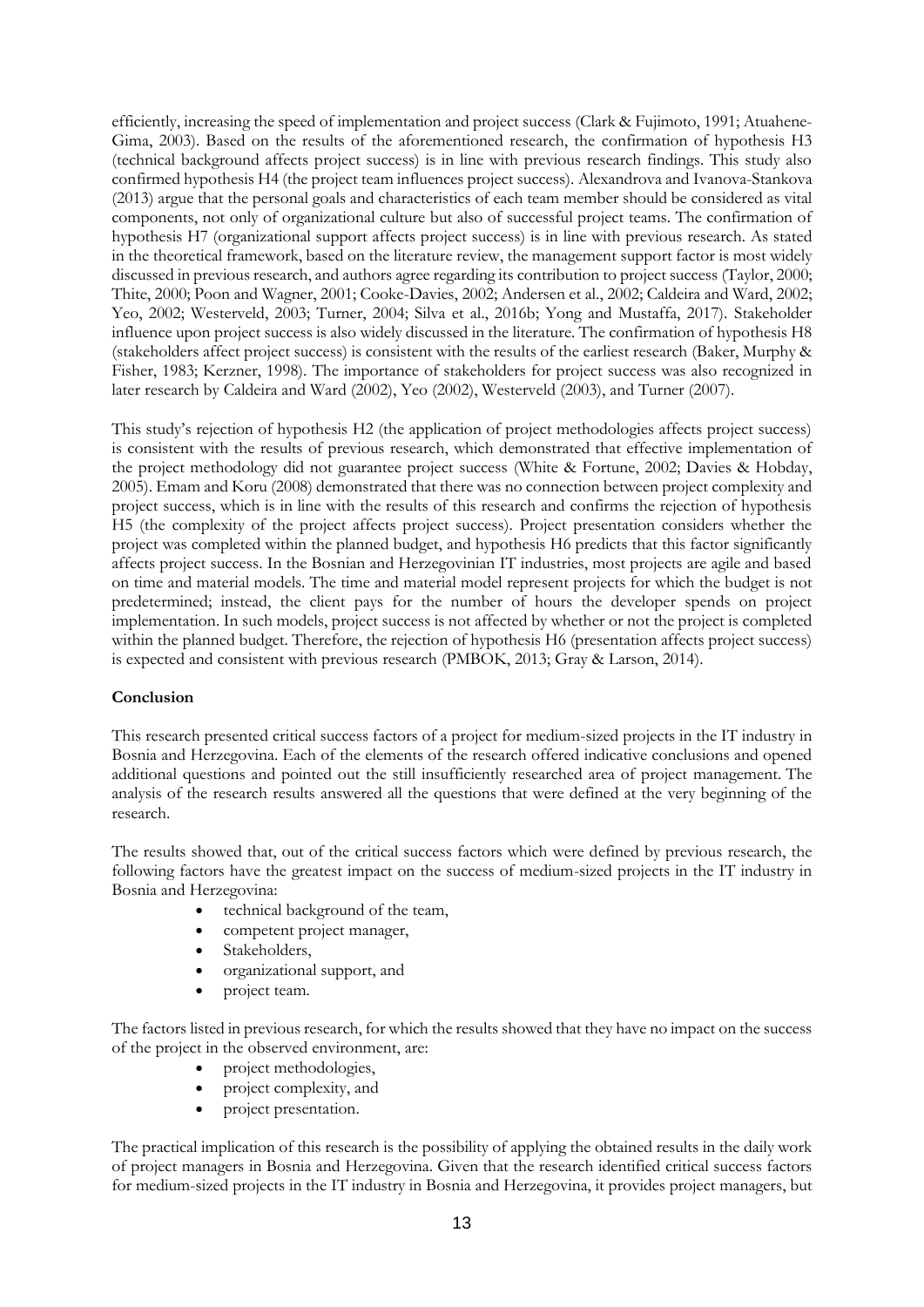also owners and directors of IT companies, with insight into the areas in which they need to invest for projects to be successful.

#### **Limitations and Future work**

The results and limitations of this empirical study imply several recommendations for further research:

- 1. Since this research employed the iron triangle as a measure of project success, the first recommendation for future research is to examine the extent to which critical success factors affect project success, in IT companies in Bosnia and Herzegovina, when taken as a measure of success in a model that anticipates the multidimensionality of project success.
- 2. The second recommendation refers to the type of projects observed during this research. The focus of this research was medium projects. Hence, the same research applied to both small and large projects is recommended to determine whether the critical success factors are the same for projects of different sizes.
- 3. The third recommendation relates to the research field. Future research should examine whether companies from other industries in Bosnia and Herzegovina must consider the same critical factors for project success.

## **References**

Agić, E. (2018). Marketing analitika 2: Napredne metode statističke analize sa primjenom u Stati. Ekonomski fakultet u Sarajevu

Alderman, N. & Ivory, C. (2011). Translation and convergence in projects: An organizational perspective on project success. Project Management Journal, 17-30.

Alias, Z., Zawawi, E.M.A., Yusof, K., Aris, N.M. (2014). Determining critical success factors of project management practice: A conceptual framework. *Procedia – Social and Behavioral Sciences, 61-69.*

Alexandrova, Matilda & Ivanova-Stankova, Lilyana. (2013). Critical success factors of Project Management: Empirical evidence from projects supported by EU programs.

Andersen, E.S., Dyrhaug, Q.X., Jessen, S.A. (2002). Evaluation of Chinese projects and comparison with Norwegian projects. International Journal of Project Management, 601–609

Atkinson, R. (1999). Project management: cost, time, and quality, two best guesses and a phenomenon, its time to accept other success criteria. International Journal of Project Management, 337-342.

Atuahene-Gima, K. (2003). The effects of centrifugal and centripetal forces on product development speed and quality: how does problem-solving matter? Academy of Management Journal, 359–373.

Avots, I. (1969). Why Does Project Management Fail? California Management Review, 77-82.

Baccarini, D. (1999). The Logical Framework Model for Defining Project Success. Project Management Journal, 25-32.

Baker, B. N., Murphy, D. C., & Fisher, D. (1983). Factors Affecting Project Success. Project Management Handbook. New York: Van Nostrand Reinhold.

Balachandra, R. & Friar, J.H. (1997). Factors for success in R&D projects and new product innovation: a contextual framework. IEEE Transactions on Engineering Management, 276-287.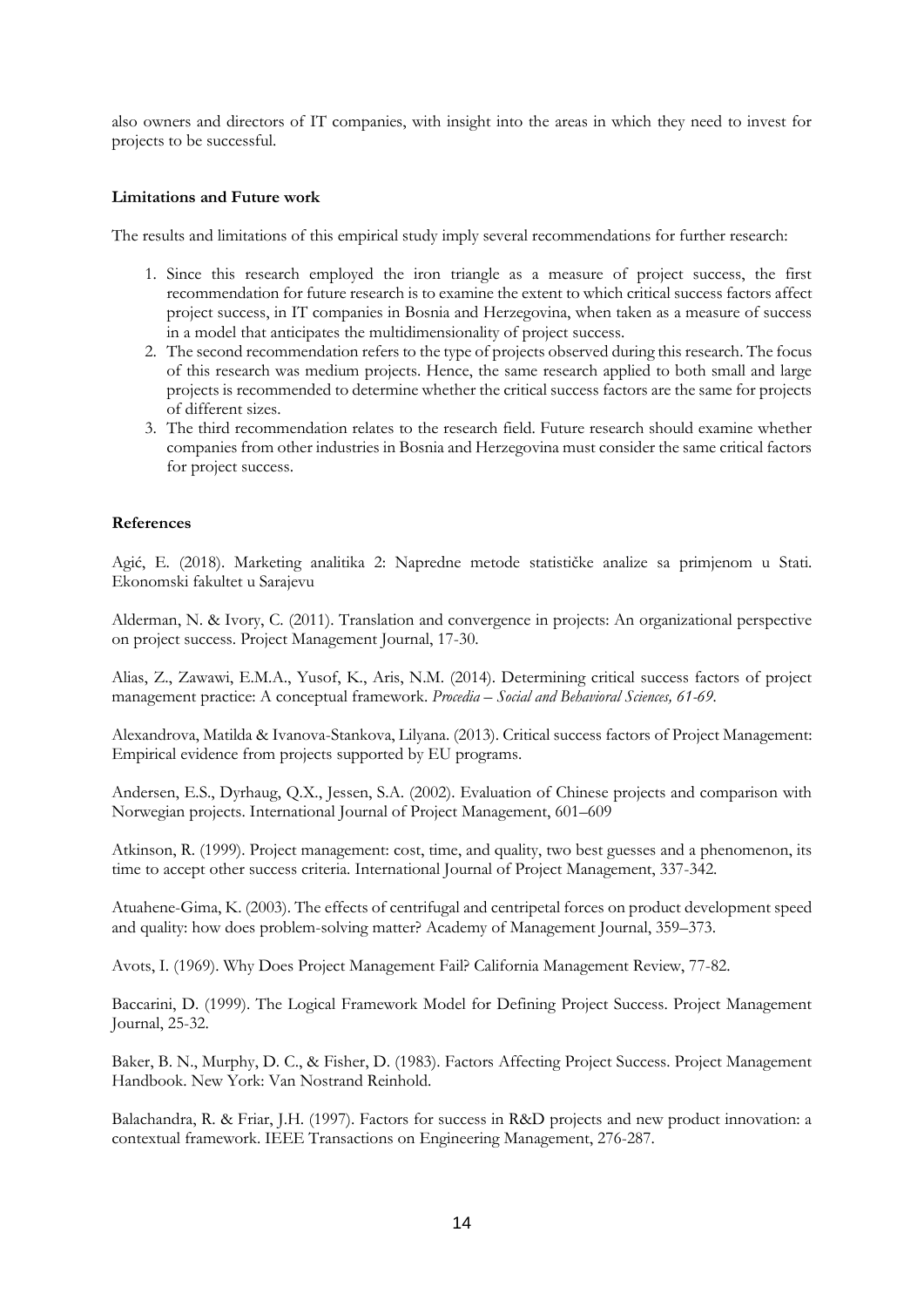Bandura, A. (1986). Social Foundations of Thought and Action: A Social Cognitive Theory. Prentice-Hall, Englewood Cliffs

Banister-Hazama, D., Moreci, J. & England, K. (2012). Increase project team effectiveness: step-by-step. *Paper presented at PMI® Global Congress 2012—North America, Vancouver, British Columbia, Canada. Newtown Square, PA: Project Management Institute.* 

Barber, E. (2004). Benchmarking the management of projects: A review of current thinking. *International Journal of Project Management*, 301-307.

Barrick, M.R., Stewart, G.J., Neubert, M.J. & Mount, M.K. (1998). Relating member ability and personality to work-team processes and team effectiveness. Journal of Applied Psychology, 377–391

Belassi, W. & Tukel, O.I. (1996). A new framework for determining critical/success factors in projects. International Journal of Project Management, 141-151.

Caldeira, M.M. and Ward, J.M. (2002). Understanding the successful adoption and use of IS/IT in SMEs: an explanation from Portuguese manufacturing industries. Information Systems Journal, 121–152

Clark, K.B. & Fujimoto, T. (1991). Product Development Performance. Harvard Business School Press, Boston

Cleland, D.I. and King, W.R. (1983). *Systems analysis and project management.* New York: McGraw-Hill

Cooke-Davies, T. (2002). The 'real' success factors on projects. International Journal of Project Management, 185-190.

Crawford, L., Pollack, J. et al. (2005). Uncovering the trends in project management: journal emphases over the last 10 years. International Journal of Project Management 24, 175-84

Daniel, D. R. (1961). Management Information Crisis. Harvard Business Review, 111-116

Davies, A. & Hobday, M. (2005). The business of projects: Managing innovation in complex products and systems. Cambridge University Press.

Du Randt, F. J., Van Waveren, C.C. & Chan, K.-Y. (2014). An Empirical Study On The Critical Success Factors Of Small- To Medium-Sized Projects In A South African Mining Company. South African Journal of Industrial Engineering, 13-28.

Dvir, D., Lipovetsky, S., Shenhar, A. & Tishler, A. (1998). In search of project classification: a non-universal approach to project success factors. Research Policy, 915-935.

Emam, K. E. & Koru, A. G. (2008). A Replicated Survey of IT Software Project Failures. IEEE Software 25, 84-90

Fortune, J. & White, D. (2006). Framing of project critical success factors by a systems model. International Journal of Project Management, 53-65

Gray, C.F. & Larson, E.W. (2014). Project management: The managerial process. McGraw-Hill Education, New York

Griffith, A.F., Gibson, Jr, G.E., Hamilton, M.R., Tortora, A.L. & Wilson, C.T. (1999). Project success index for capital facility construction projects. Journal of Performance of Constructed Facilities, 39-45.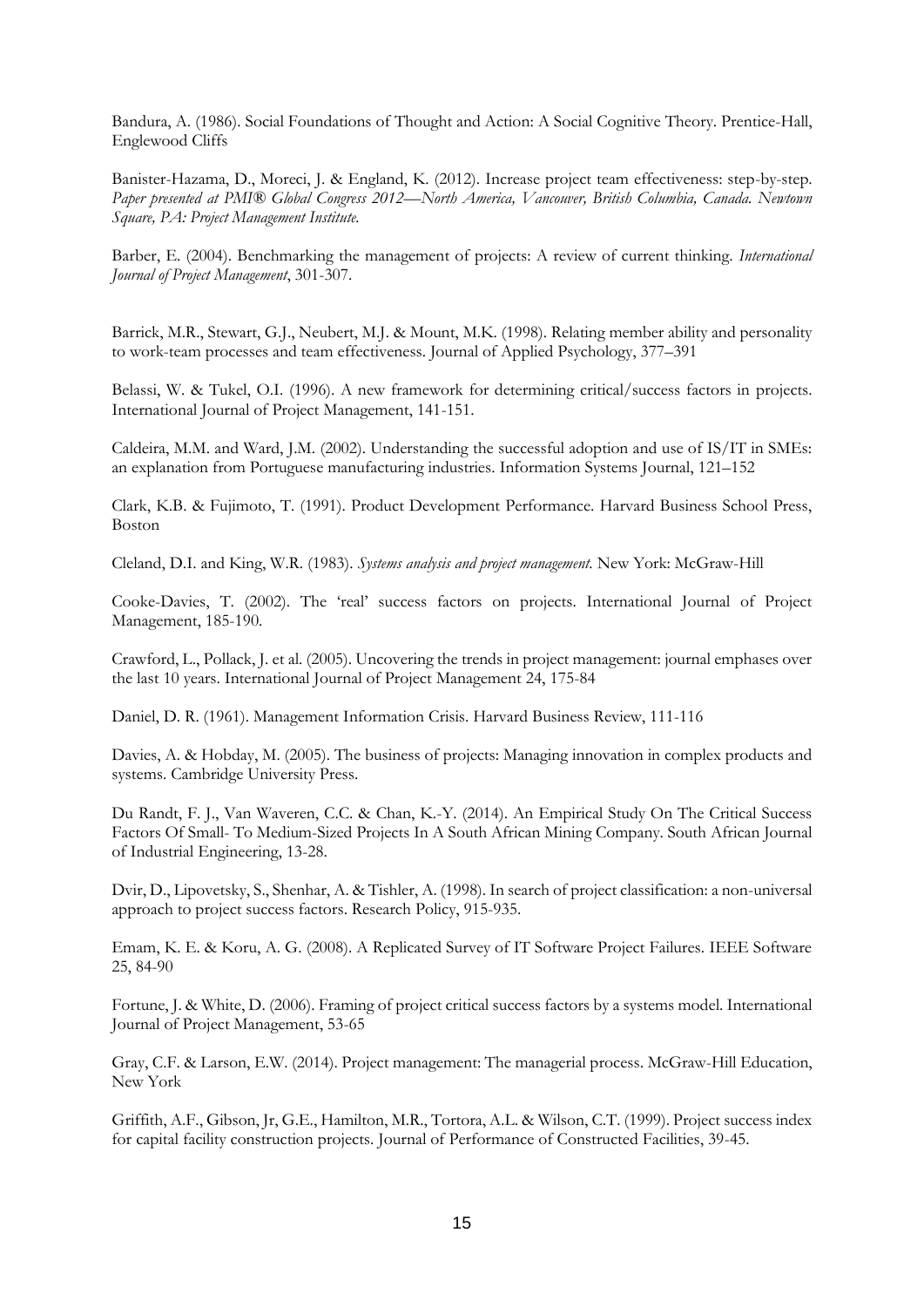Gunathilaka, S., Tuuli, M.M. & Dainty, A.R.J. (2013). Critical analysis of research on project success in construction management journals. 29th Annual ARCOM Conference, 979-988 Ika, L.A. (2009). Project success as a topic in project management journals. Project Management Journal, 6-19.

Jha, K. N. & Iyer, K. C. (2007). Commitment, coordination, competence, and the iron triangle. International Journal of Project Management, 527–540.

Jiang, J.J., Klein, G. & Margulis, S. (1998). Important behavioral skills for IS project managers: The judgments of experienced IS professionals. Project Management Journal, 39-43.

Jugdev, K. and Müller, R. (2005). A retrospective looks at our evolving understanding of project success. Project Management Journal, 19-31.

Kerzner, H. (1998). In Search of Excellence in Project Management: Successful Practices in High-Performance Organizations. Wiley

Kitchenham, Barbara & Pretorius, Rialette & Budgen, David & Brereton, Pearl & Turner, Mark & Niazi, Mahmood & Linkman, Stephen. (2010). Systematic literature reviews in software engineering – A tertiary study. *Information and Software Technology, 792-805.* 

Krahn, J. & Hartment, F. (2006). Effective project leadership: a combination of project manager skills and competencies in context. Paper presented at PMI® Research Conference: New Directions in Project Management, Montréal, Québec, Canada.

Lechler, T. & Gemunden, H.G. (1997). The Influence Structure of the Success Factors of Project Management: A Conceptual Framework and Empirical Evidence. Academy of Management Meeting

McLeod, L., Doolin, B. & MacDonell, S.G. (2012). A Perspective-Based Understanding of Project Success. Project Management Journal, 68-86.

Might, R.J. & Fisher, W.A. (1985). The role of structural factors in determining project management success. Transactions Engineering Management, 71-77.

Munns, A.K. & Bjeirmi, B.F. (1996). The role of project management in achieving project success. International Journal of Project Management, 81-87.

Montequin, V.R., Cousillas, S., Ortega, F., Villanueva, J. (2014). Analysis of the success factors and failure causes in Information & Communication Technology (ICT) projects in Spain. *Procedia Technology*, 992-999.

Morris, P.W. and Hough, G.H. (1987). *The anatomy of major projects.* Chichester: Wiley

Müller, R. & Jugdev, K. (2012). Critical success factors in projects: Pinto, Slevin, and Prescott – The elucidation of project success. International Journal of Managing Projects in Business, 757-775.

Ofori, D.F. (2013). Project management practices and critical success factors - a developing country perspective. International Journal of Business and Management, 14-31.

Osei-Kyei, R., Chan, A.P.C. (2015). Review of studies on the Critical Success Factors for Public-Private Partnership (PPP) projects from 1990 to 2013. *International Journal of Project Management,* 1335-1346.

Pinto, J. K. & Covin, J. G. (1989). Critical factors in project implementation: a comparison of construction and R&D projects. Technovation, 49-62.

Pinto, J. K. & Slevin, D. P. (1987). Critical factors in successful project implementation. IEEE Transactions on Engineering Management, 22–27.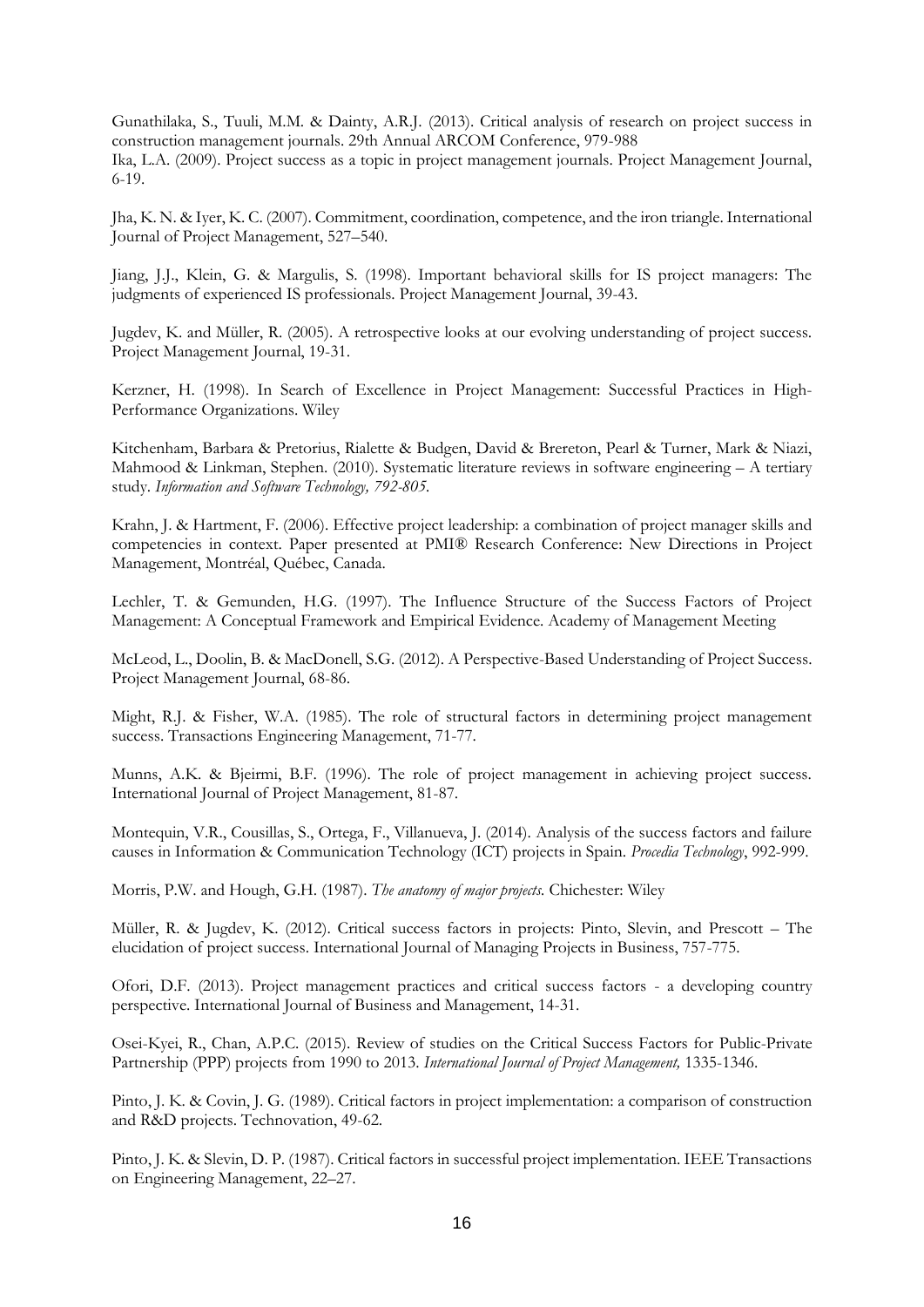Pinto, J. K. & Slevin, D. P. (1987a). Balancing strategy and tactics in project implementation. Sloan Management Review, 33– 42.

Pinto, J. K. & Slevin, D. P. (1988). Project Success: Definitions and Measurement Techniques. Project Management Journal, 67-72.

Poon, P. and Wagner, C. (2001). Critical success factors revisited: success and failure cases of information systems for senior executives. Decision Support Systems, 393–418

Project Management Institute. (2013). A guide to the project management body of knowledge (PMBOK guide). Newtown Square, Project Management Institute, Inc.

Radujković, M. & Sjekavica, M. (2017). Razvoj modela za poboljšanje uspješnosti upravljanja projektom analizirajući rizike, promjene i ograničenja. Građevinar, 105-120

Serrador, P., Turner, J. R. (2014). The relationship between project success and project efficiency. *Procedia - Social and Behavioral Sciences,* 75-84.

Silva, G. A. S. K., Warnakulasuriya, B. N. F., Arachchige, B. J. H. (2016a). *Criteria for Construction Project Success: A Literature Review.* Thirteenth International Conference on Business Management (ICBM). Colombo, Sri Lanka

Silva, G. A. S. K., Warnakulasuriya, B. N. F., Arachchige, B. J. H. (2016b). Critical Success Factors: En Route for the success of construction projects. *International Journal of Business & Social Science*, 27-37.

Shenhar, A. J. & Dvir, D. (1996). Toward a typological theory of project management. Research Policy, 607-632.

Shenhar, A. J. (2001). One size does not fit all projects: exploring classical contingency domains. Management Science, 394-414.

Steyn, H., Carruthers, M., du Plessis, Y., Kruger, D. Kuschke B., Sparrius A. van Eck, S. & Visser K. (2013). *Project management: A multi-disciplinary approach*. 3rd edition, FPM Publishing.

Taylor, A. (2000). IT projects: sink or swim. The Computer Bulletin, 24–26

Tishler, A., Dvir, D., Shenhar, A. & Lipovetsky, S. (1996). Identifying critical success factors in defense development projects: A multivariate analysis. Technological Forecasting and Social Change, 151-171.

White, M. (2000). Leadership styles in information technology projects. International journal of Project Management, 235–241

Turner, J. R. (2007). Handbook of Project Management. McGraw-Hill

Turner, J. R. & Müller, R. (2005). The project manager's leadership style as a success factor on projects: A literature review. Project Management Journal, 49-61.

Wai, S. H., Yusof, A. M., Ismail, S., Ng, C. A. (2013). Exploring success factors of social infrastructure projects in Malaysia. *International Journal of Engineering Business Management,* 1-9.

Westerveld, E. (2003). The Project Excellence Model: linking success criteria and critical success factors. International Journal of Project Management, 411-418.

White, D. & Fortune, J. (2002). Current practice in project management: An empirical study. International Journal of Project Management, 1–11.